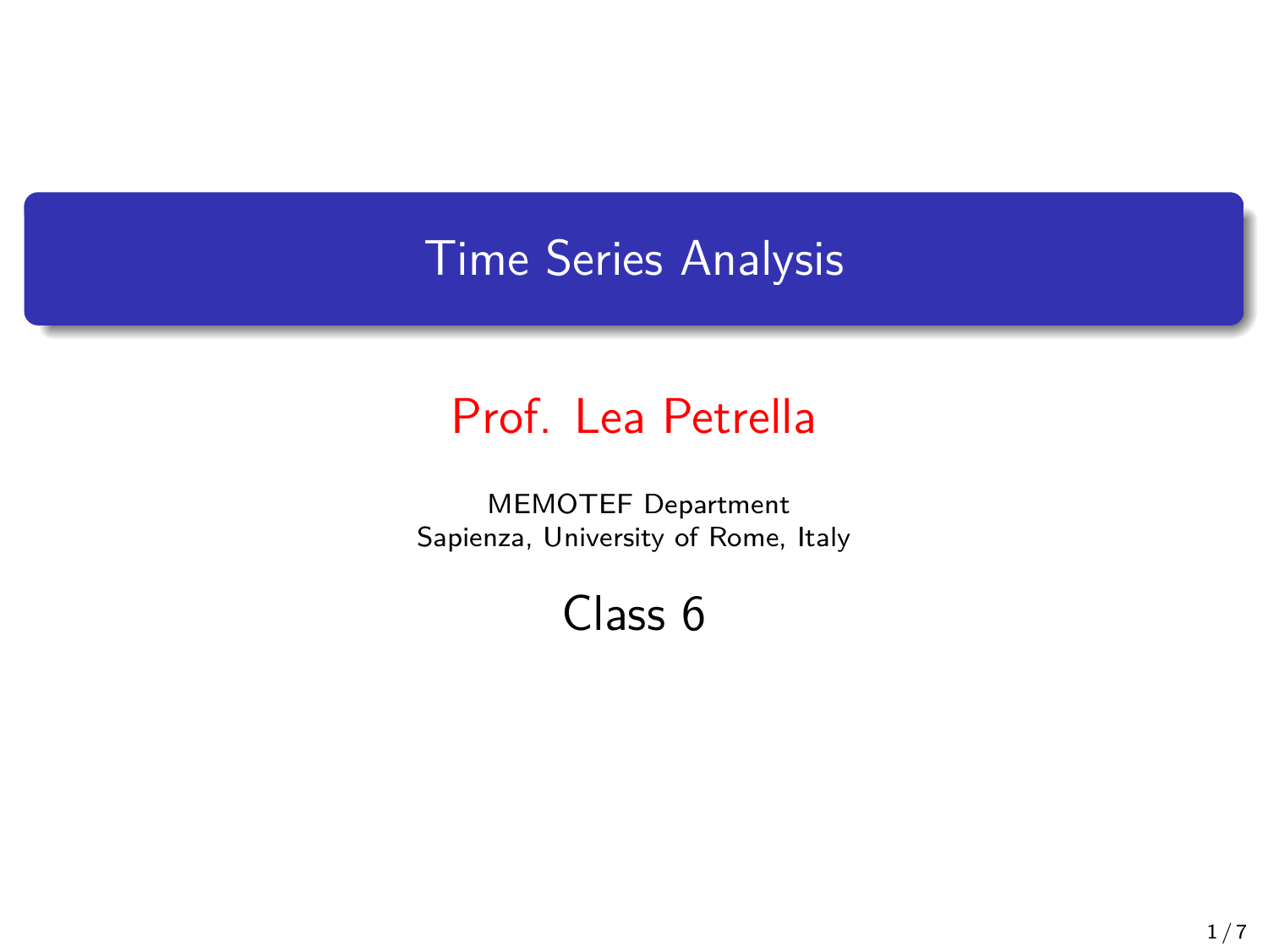## MA(q): Moving Average of order *q*

$$
X_t = \epsilon_t + \theta_1 \epsilon_{t-1} + \theta_2 \epsilon_{t-2} + \ldots + \theta_q \epsilon_{t-q},
$$
  

$$
\epsilon_t \sim \text{WN}(0, \sigma^2),
$$

$$
(X_t = \mu + \epsilon_t + \theta_1 \epsilon_{t-1} + \theta_2 \epsilon_{t-2} + \ldots + \theta_q \epsilon_{t-q}).
$$

Let's evaluate the stationarity and compute the moments of order 2.

$$
\mathbb{E}(X_t) = 0
$$
  
 
$$
Var(X_t) = \gamma(0) = (1 + \theta_1^2 + \theta_2^2 + \ldots + \theta_q^2) \sigma^2.
$$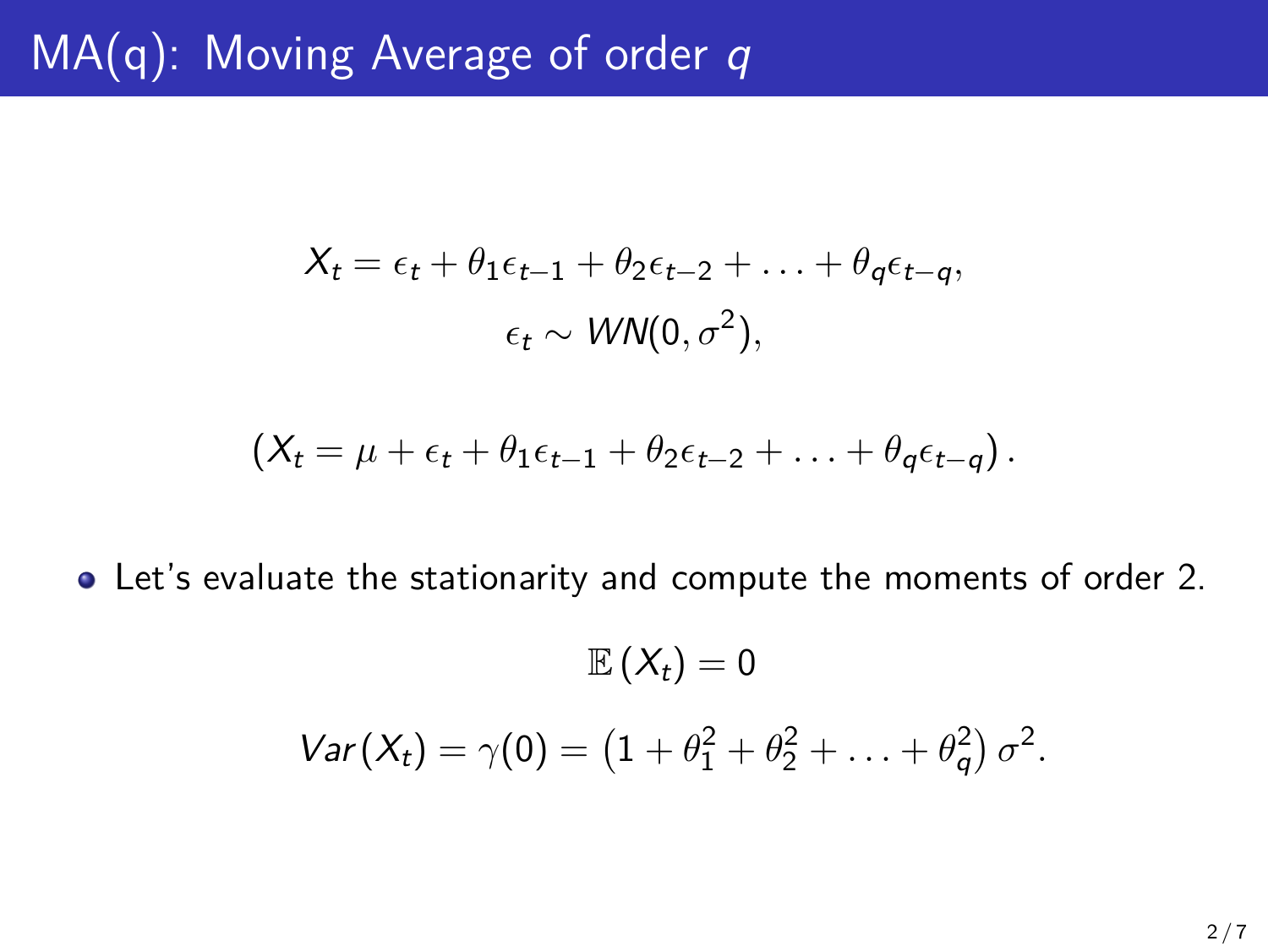• For 
$$
h = 1, 2, ..., q
$$
, the autocovariance function is  
\n
$$
\gamma(h) = \mathbb{E}[(\epsilon_t + \theta_1 \epsilon_{t-1} + ... + \theta_h \epsilon_{t-h} + \theta_{h+1} \epsilon_{t-h-1} + ... + \theta_q \epsilon_{t-q}) \times
$$
\n
$$
(\epsilon_{t-h} + \theta_1 \epsilon_{t-h-1} + ... + \theta_h \epsilon_{t-h-h} + \theta_{h+1} \epsilon_{t-h-1} + \theta_{h+2} \epsilon_{t-h-2} \theta_q \epsilon_{t-h-q})]
$$
\n
$$
= \mathbb{E}(\theta_h \epsilon_{t-h}^2 + \theta_1 \theta_{h+1} \epsilon_{t-h-1}^2 + \theta_2 \theta_{h+2} \epsilon_{t-h-2}^2 + ... \theta_q \theta_{q-h} \epsilon_{t-h-q}^2).
$$
\nSo,

$$
\gamma(h) = (\theta_h + \theta_{h+1}\theta_1 + \theta_{h+2}\theta_2 + \dots + \theta_q\theta_{q-h})\sigma^2 \quad \text{per } h = 1, 2, \dots, q
$$
  
and

$$
\gamma(h)=0\quad\text{per}\quad h>q.
$$

An *MA*(*q*) process is always stationary and has finite memory of order *q*.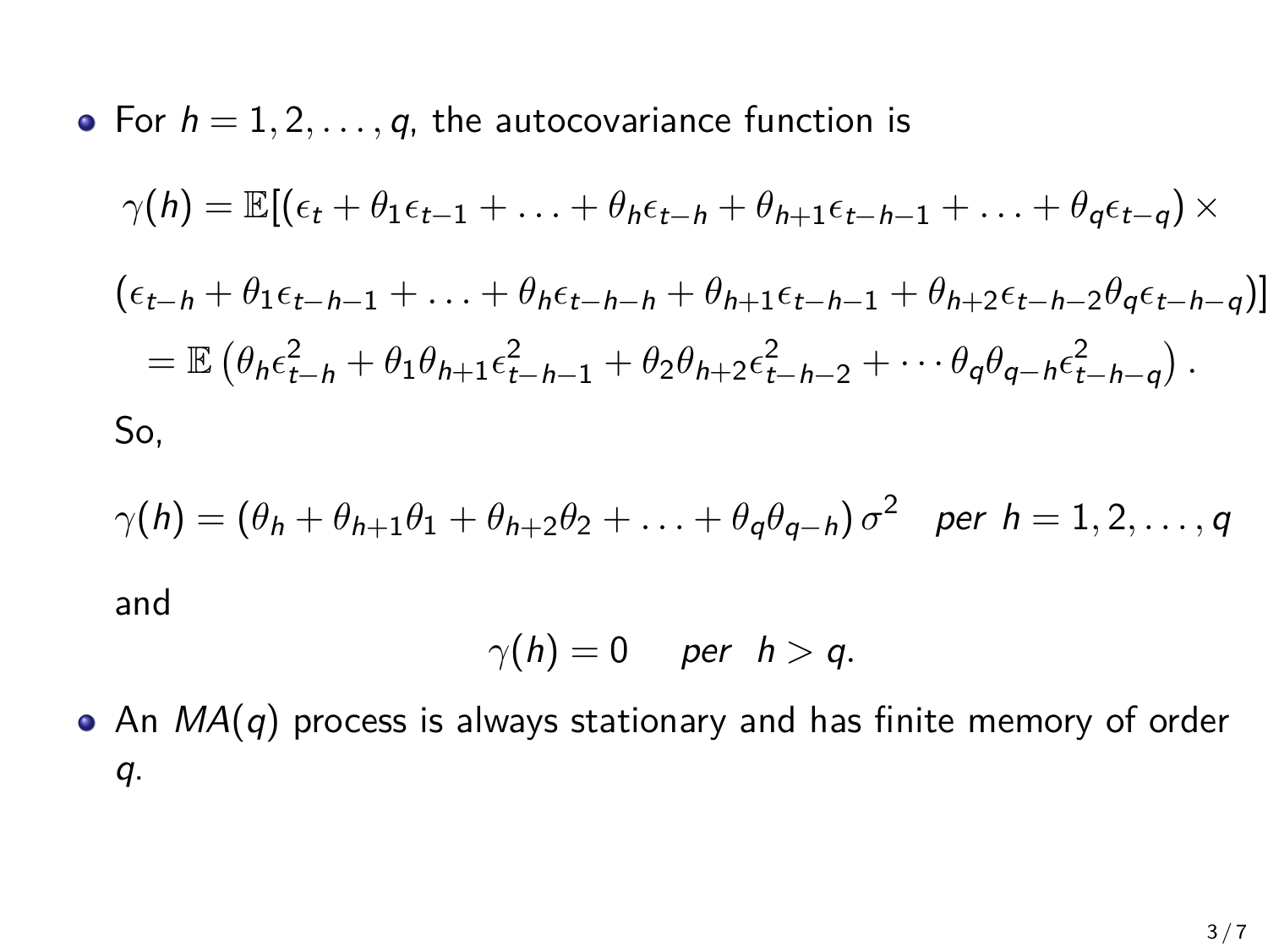Example. For an *MA*(2) :

$$
\gamma(0) = (1 + \theta_1^2 + \theta_2^2)\sigma^2
$$

$$
\gamma(1) = (\theta_1 + \theta_2\theta_1)\sigma^2 = \theta_1(1 + \theta_2)\sigma^2
$$

$$
\gamma(2) = (\theta_2)\sigma^2
$$

$$
\gamma(3) = \gamma(4) = \dots = 0
$$

• In order to assess the invertibility, condsider the representation:

$$
X_t = (1 + \theta_1 B + \theta_2 B^2 + \ldots + \theta_q B^q) \epsilon_t = \Theta(B) \epsilon_t
$$

for which the invertibility conditions require the *q* roots in *B* of the characteristic function associated with  $\Theta(B) = 0$  to be in module greater than 1.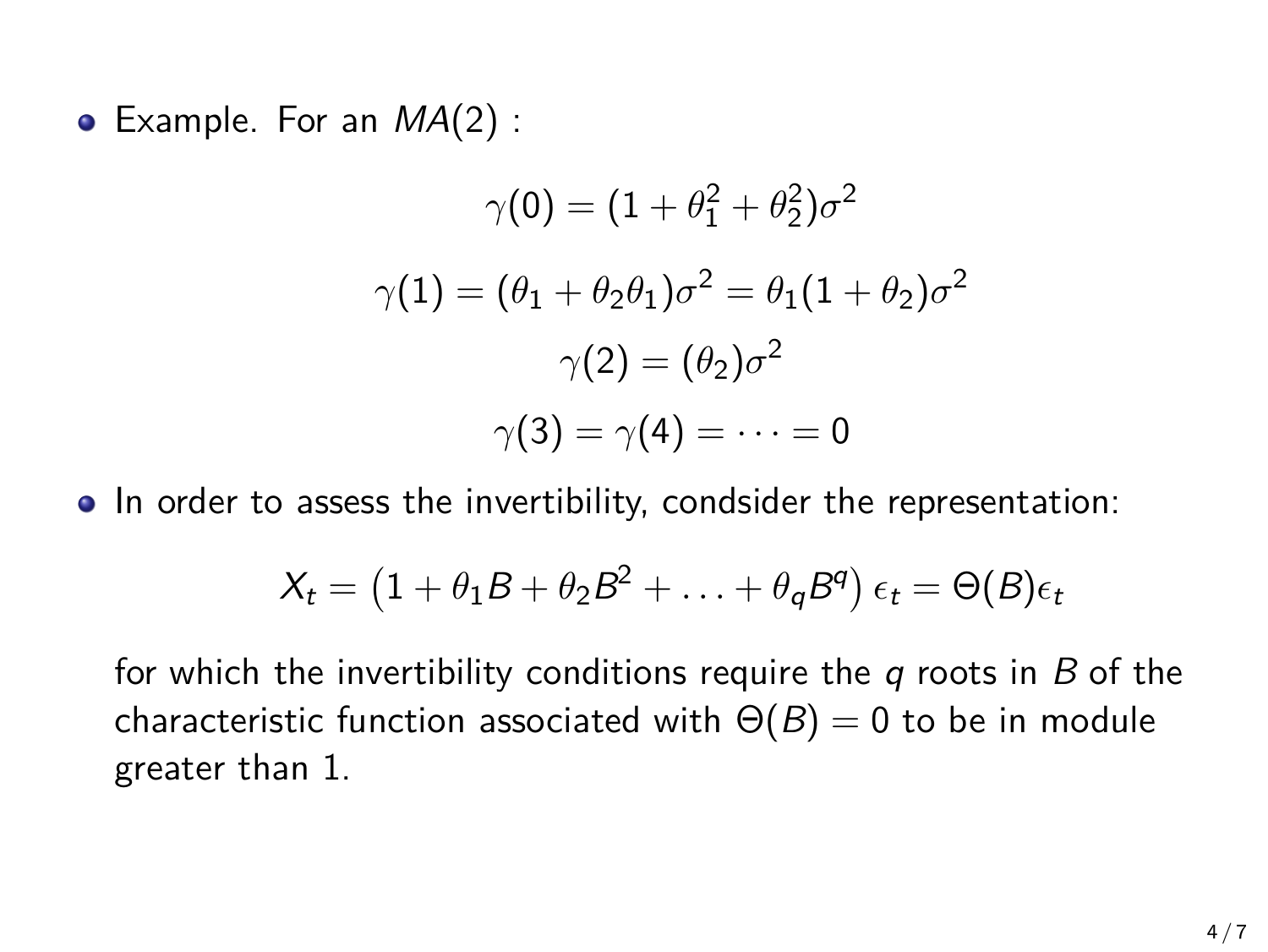# MA(*∞*)

Let's write the *MA*(*q*) as

$$
X_t = \sum_{j=0}^q \theta_j \epsilon_{t-j},
$$

with  $\theta_0 = 1$ , and consider the resulting process imposing  $q \to \infty$ .

$$
X_t = \sum_{j=0}^{\infty} \theta_j \epsilon_{t-j} = \epsilon_t + \theta_1 \epsilon_{t-1} + \theta_2 \epsilon_{t-2} + \dots
$$

This process is said to be *MA*(*∞*), it can be stationary if

$$
\sum_{j=0}^{\infty} \theta_j^2 < \infty,
$$

i.e., if the sum of the squared sequence  $\{\theta_j\}_{j=0}^\infty$  is finite.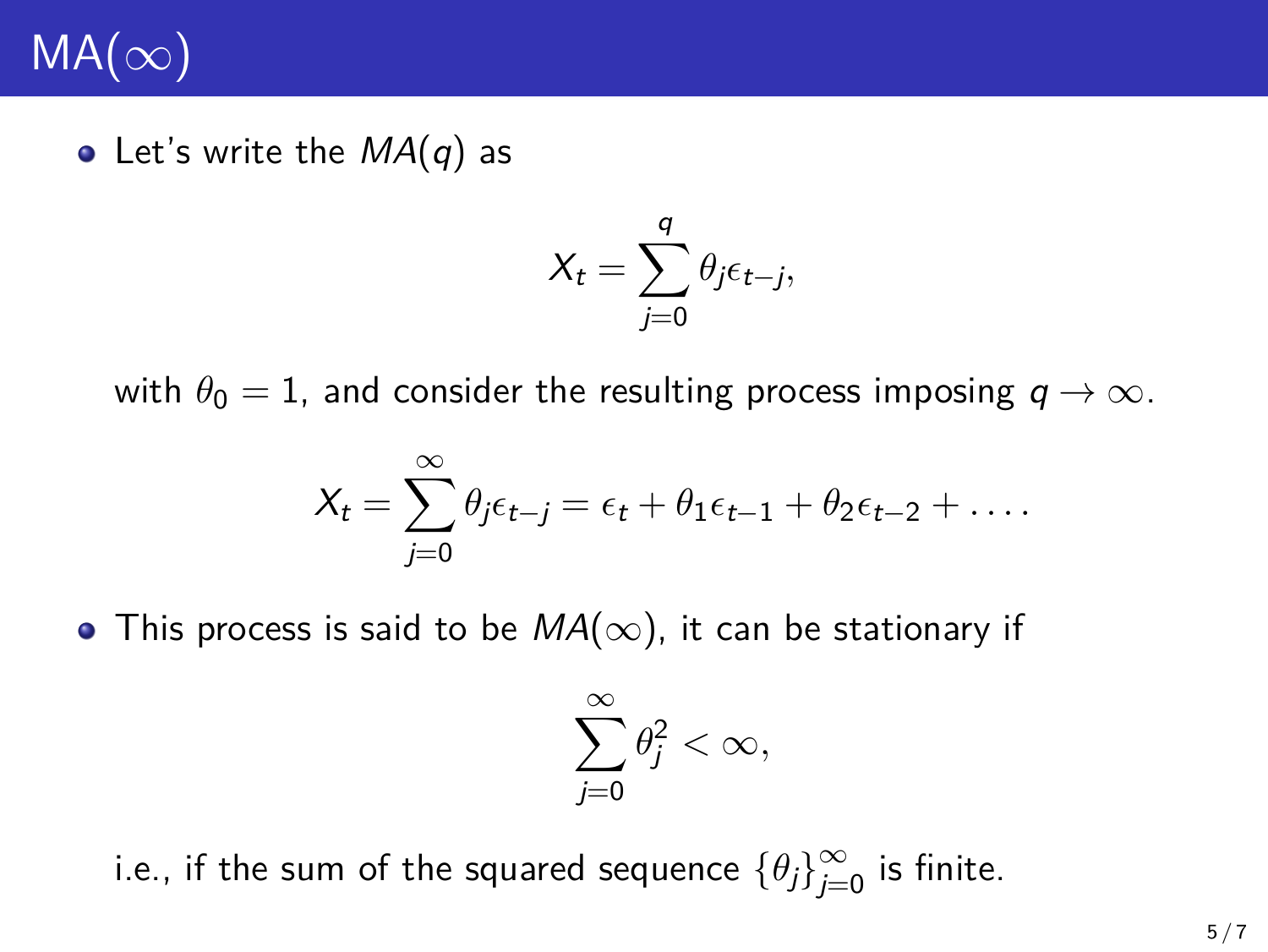• It may be convenient to impose a stronger condition,

$$
\sum_{j=0}^{\infty}|\theta_j|<\infty.
$$

- That is the sum of the module of the sequence  $\{\theta_j\}_{j=0}^\infty$  is finite.
- An MA(*∞*) process is stationary if the aforementioned condition holds.